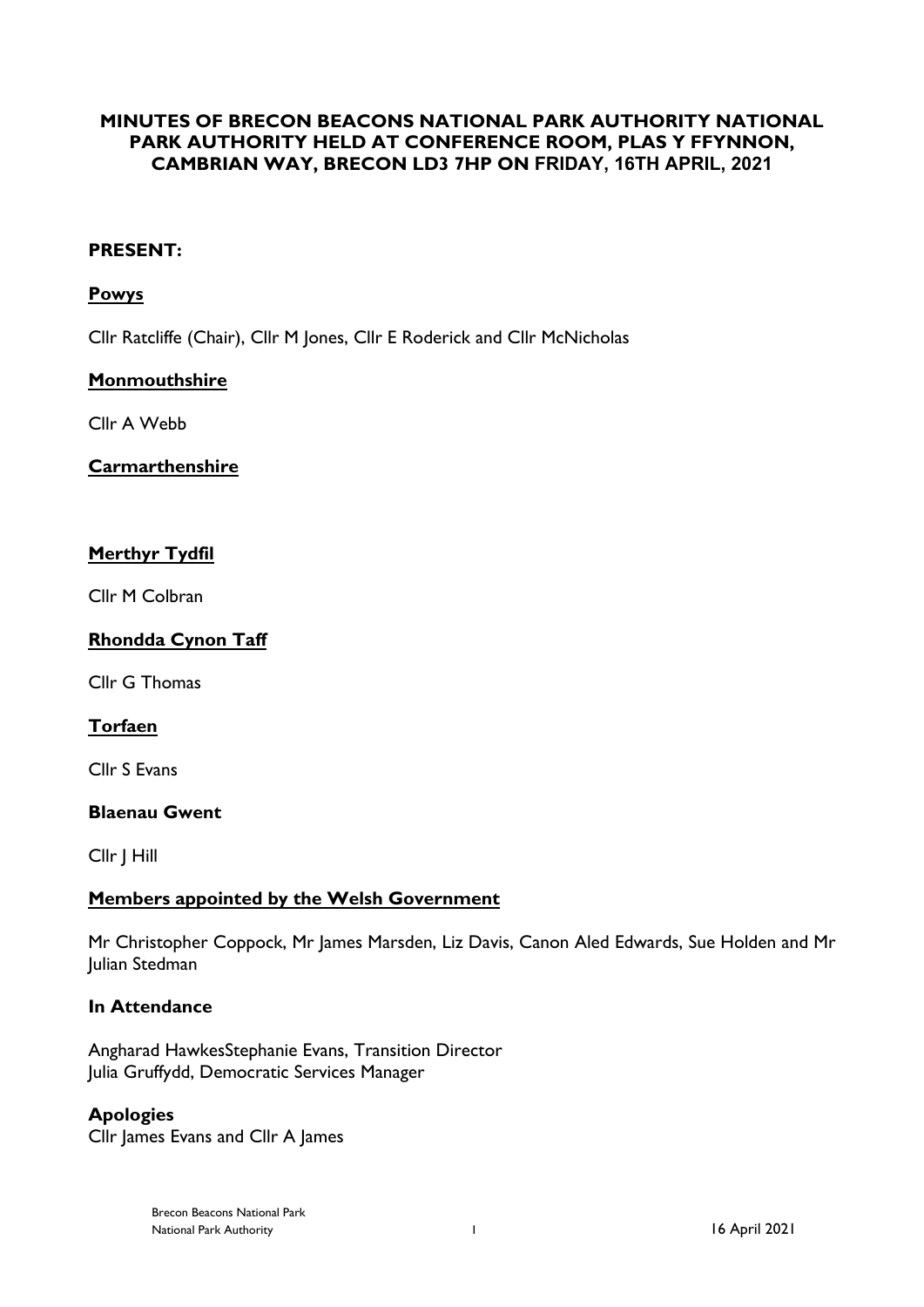## **43/21 Correspondence**

Note: The meeting experienced significant technical difficulties with members losing connection. The meeting remained quorate throughout.

Apologies were noted.

A minute's silence was held in memory of HRH The Duke of Edinburgh.

#### **44/21 Declarations of Interest**

No declarations of interest were made.

#### **45/21 Minutes**

**RESOLVED: To approve the minutes of the Authority meeting held on 30 March 2021 and authorise the Chair to sign them as a correct record.**

#### **46/21 Public Speaking**

There were no requests to speak.

#### **47/21 Chairman's Announcements**

The Chair lost connection for this item and was unable to give an update.

#### **48/21 Chief Executive's Announcements**

The Transition Director had circulated a report to members in advance of the meeting which was warmly received by members.

Members requested updates on new staff appointments with an opportunity to meet them. The Transition Director suggested that a standing item be added to Authority agendas to address this.

#### **49/21 Evidence Position Statement**

Members considered a draft Evidence Position Statement, which they noted would need editing for typographical errors.

It was noted that the risk of judicial review should have been included in the risk section.

Members debated the concept of 'lived experience' as evidence when developing policy, with support for the sentiment as well as concern that this did not constitute evidence and required the Authority to make a value judgement. It was also felt that this might become more relevant at the implementation stage as part of engagement with people.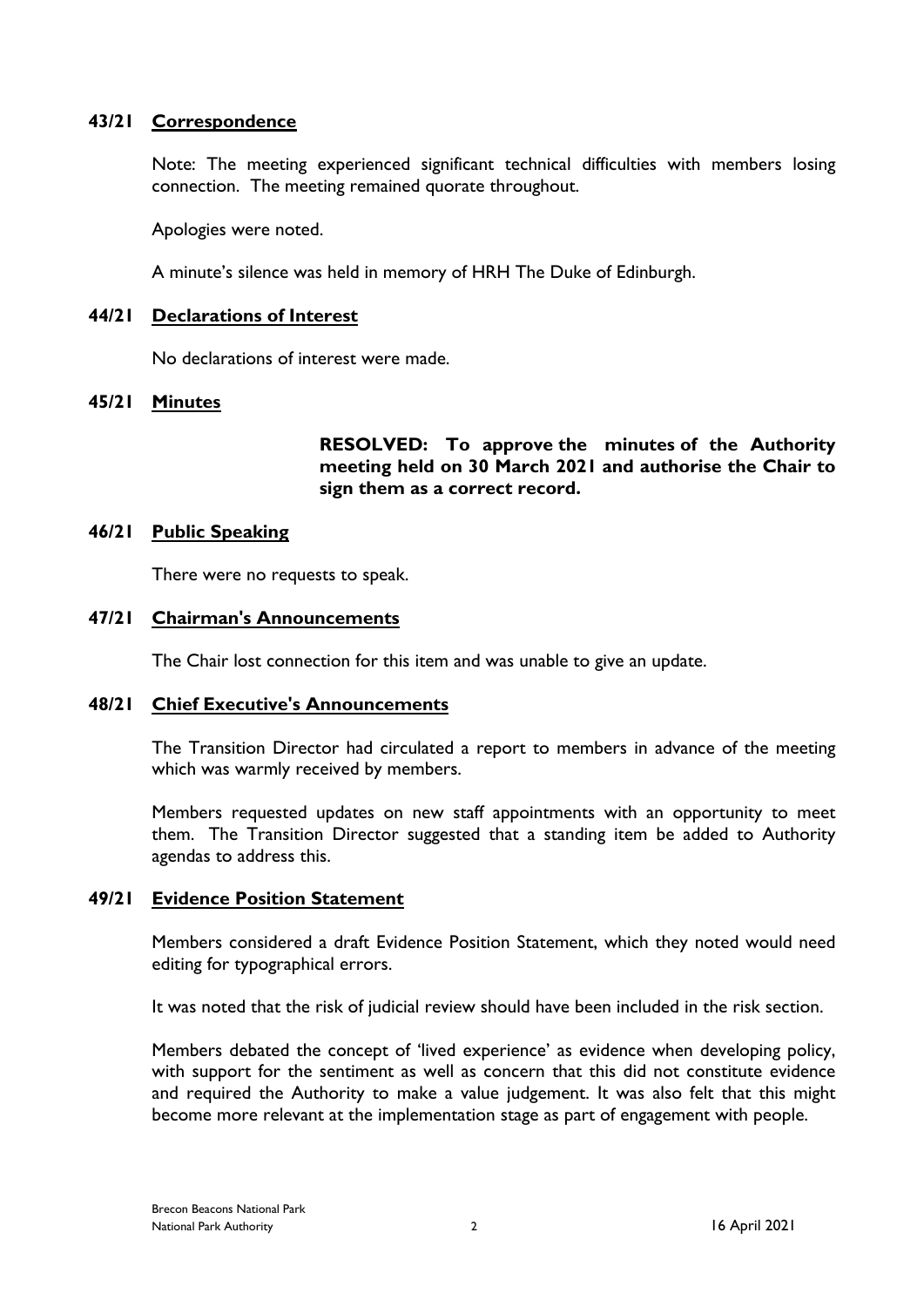The Transition Director suggested excluding this from the Position Statement as lived experience needed to be considered in context, although could be part of a list of criteria. The Principal Planning Officer advised that its inclusion was in response to work carried out on the Local Development Plan which had been held up as an example of good practice, although not supported as evidence by Welsh Government.

> **RESOLVED: To defer a decision on the Evidence Position Statement pending further discussion at the next meeting of the Policy Forum.**

# **50/21 Regional Technical Statement 2nd Review**

The Chair welcomed Hugh Towns to the meeting, Regional Minerals and Waste Planning Manager with Carmarthenshire County Council, who asked the Authority to endorse the Regional Technical Statement in order to ensure a (reduced) supply of aggregates for the building industry.

The Chair of Planning, Access and Rights of Way Committee thanked Mr Towns for his support, particularly in relation to Penderyn Quarry. He suggested the Authority 'noted' the report rather than endorsing it as while they did not want to end extraction, this should be done only when necessary. The Principal Planning Officer confirmed that the circumstances for extraction were set out by Welsh Government in national planning policy.

#### **RESOLVED:**

- **a) To note the publication of the Regional Technical Statements for the North Wales and South Wales Regional Aggregate Working Parties 2nd Review, September 2020 Main Document and Appendix B (South Wales);**
- **b) Provide delegated authority to the Head of Planning to negotiate on behalf of the National Park Authority in the preparation of a Statement of Sub-Regional Collaboration for the Cardiff City sub-region.**

## **51/21 Placemaking Charter**

Members were asked to formally sign the Placemaking Charter as the National Park Authorities for Wales.

Asked whether the Authorities should embed this in their strategic policy documents rather than having a separate charter the officers advised that having approval from individual organisations sent a strong message to raise the bar.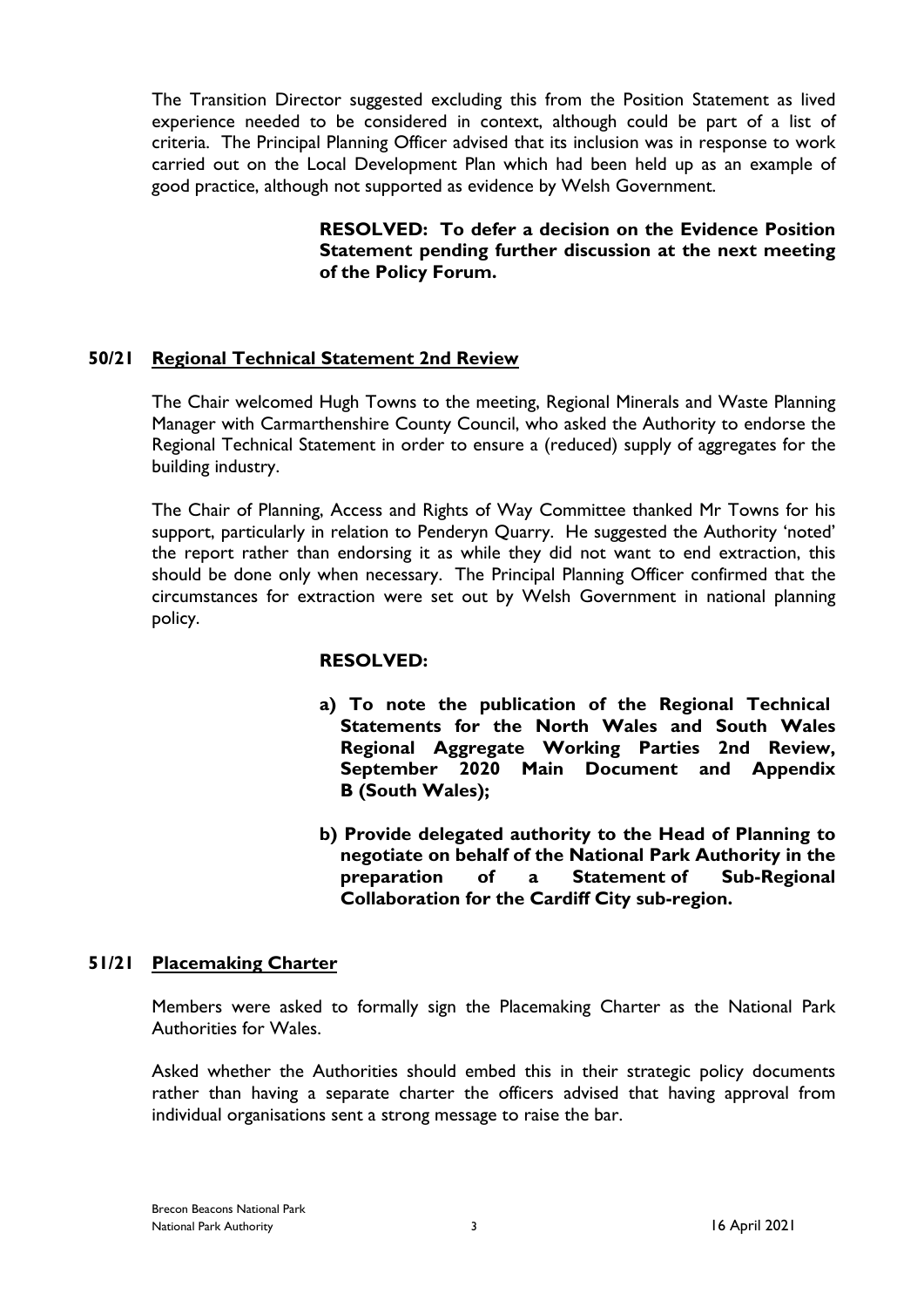Concern was expressed that the Charter would not help to empower disadvantaged communities and that it risked creating further gaps. The Transition Director advised that placemaking was mandated as part of planning policy and this charter sent a strong message to Welsh Government that the Authority was strengthening its Local Development Plan and other policy making.

### **RESOLVED:**

- **a) To grant approval to sign the charter as one part of the three National Park Authorities**;
- **b) Formally recognise the approach to implementing the charter to complement local and national planning policies**.

### **52/21 Remote Meetings & Urgent Decisions**

The Monitoring Officer presented a proposal to adopt a permanent Standing Order to enable the Authority to continue to meet virtually, or via hybrid means. This would also comply with recent Welsh Government legislation to enable any member or member of the public to attend a public meeting remotely.

Concern was raised that the Authority should not continue to meet virtually, and the Democratic Services Manager advised that this legislation would facilitate good attendance for members who might not otherwise be able to attend, due to other commitments, caring responsibilities or travel arrangements. Hybrid meetings would, however, require further investment in technology, which she was currently exploring.

Asked about paragraph 30.6.4 and the potential need to disclose if a member's family entered the room during an exempt item, the Monitoring Officer advised that this could be addressed by members using headphones.

> **RESOLVED: To adopt permanent Standing Orders to facilitate (i) decision making using virtual meetings of the Authority, subcommittees, forums and other working groups and (ii) public attendance and speaking.**

#### **53/21 Member Reports**

Members received a report from the Heritage Champion on progress with the Historic Environmental Action Plan.

# **54/21 Gifts & Hospitality**

No declarations were made.

#### **55/21 Access to Information**